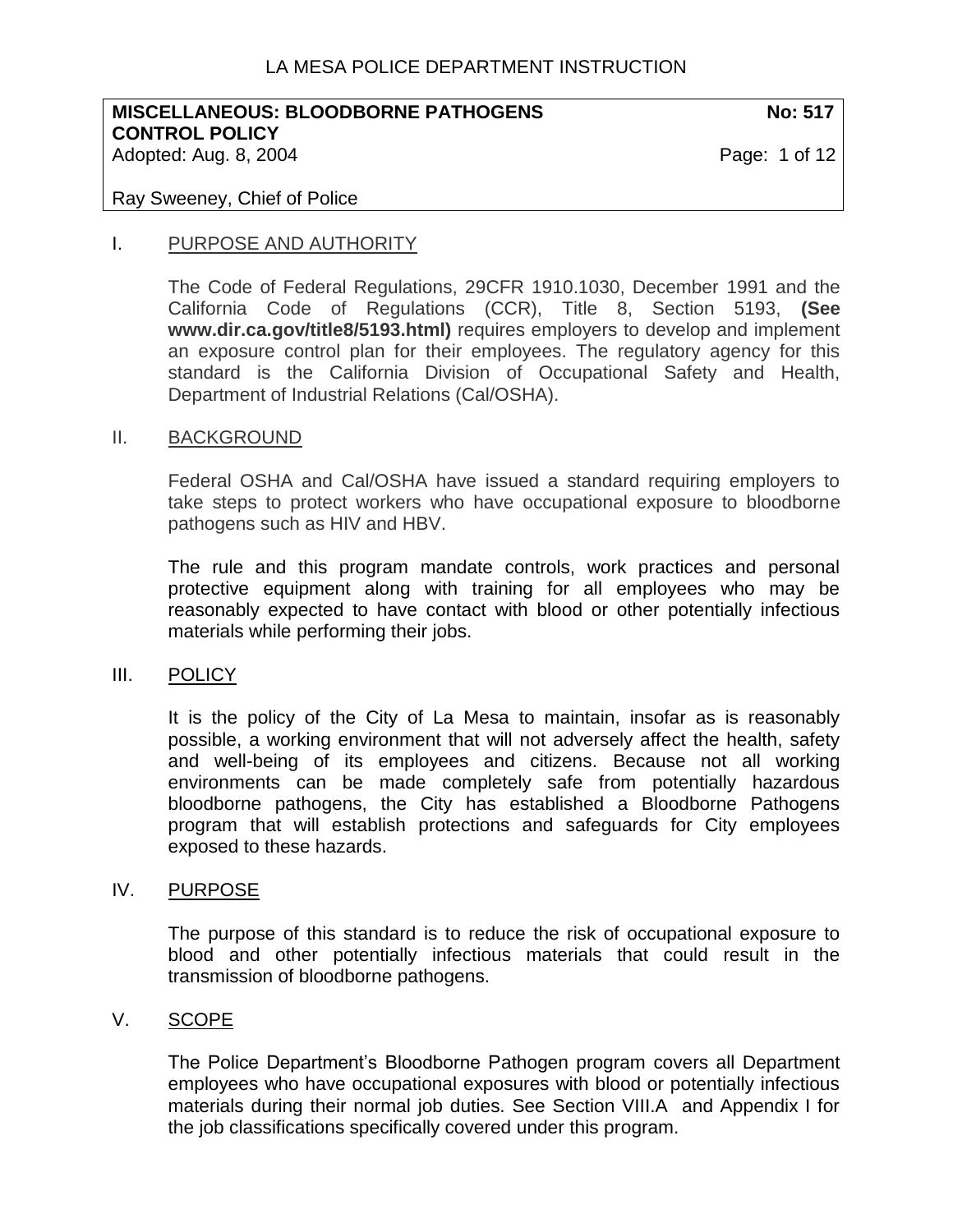#### VI. DEFINITIONS

- **Exposure Incident:** Eye, mouth, mucous membrane, non-intact skin or parenteral contact with blood or other potentially infectious materials.
- **Exposure Control Plan:** A written plan which includes methods of implementation and procedures to reduce occupational exposure.
- **Exposure Determination:** Identification of job classifications, tasks and procedures where occupational exposure occurs.
- **HBV:** Hepatitis B Virus causes chronic liver disease. There is no cure. Prevention is the way to control the disease.
- **HBV Vaccinations:** A vaccination program consisting of three inoculations over a six-month period.
- **HIV:** Human Immunodeficiency Virus which results in Acquired Immune Deficiency Syndrome(AIDS).
- **Infectious Materials:** Includes but is not limited to blood, semen, vaginal secretions, synovial fluid, pleural fluid, pericardial fluid, peritoneal fluid, amniotic fluid, saliva, or any body fluid known to be contaminated with blood. This would also include blood, organs, or any unfixed tissue, animal or human, infected with HIV, HBV or other human bloodborne pathogens.
- **Occupational Exposure:** Contact with blood or other potentially infectious materials that may result from the performance of an employee's duties.
- **Parenteral:** Piercing mucous membranes or the skin through such events as needle sticks, human bites, cuts and abrasions.
- **Personal Protective Equipment (PPE):** Specialized clothing or equipment worn by an employee for protection against a hazard. General work clothes are not considered personal protective equipment.
- **Protruding Objects:** any object that has the ability to penetrate or cut the skin and can be, but not limited to, glass, wire, rods, plastic, etc.
- **Source Individual:** An individual, living or dead, whose blood or other potentially infectious materials may be a source of occupational exposure to the employee.
- **Sterilize:** A physical or chemical procedure to destroy all microbial or viral life.
- **Universal Precautions:** Concept whereby all human blood and bodily fluids are treated as if known to be infectious for HIV, HBV or other bloodborne pathogens.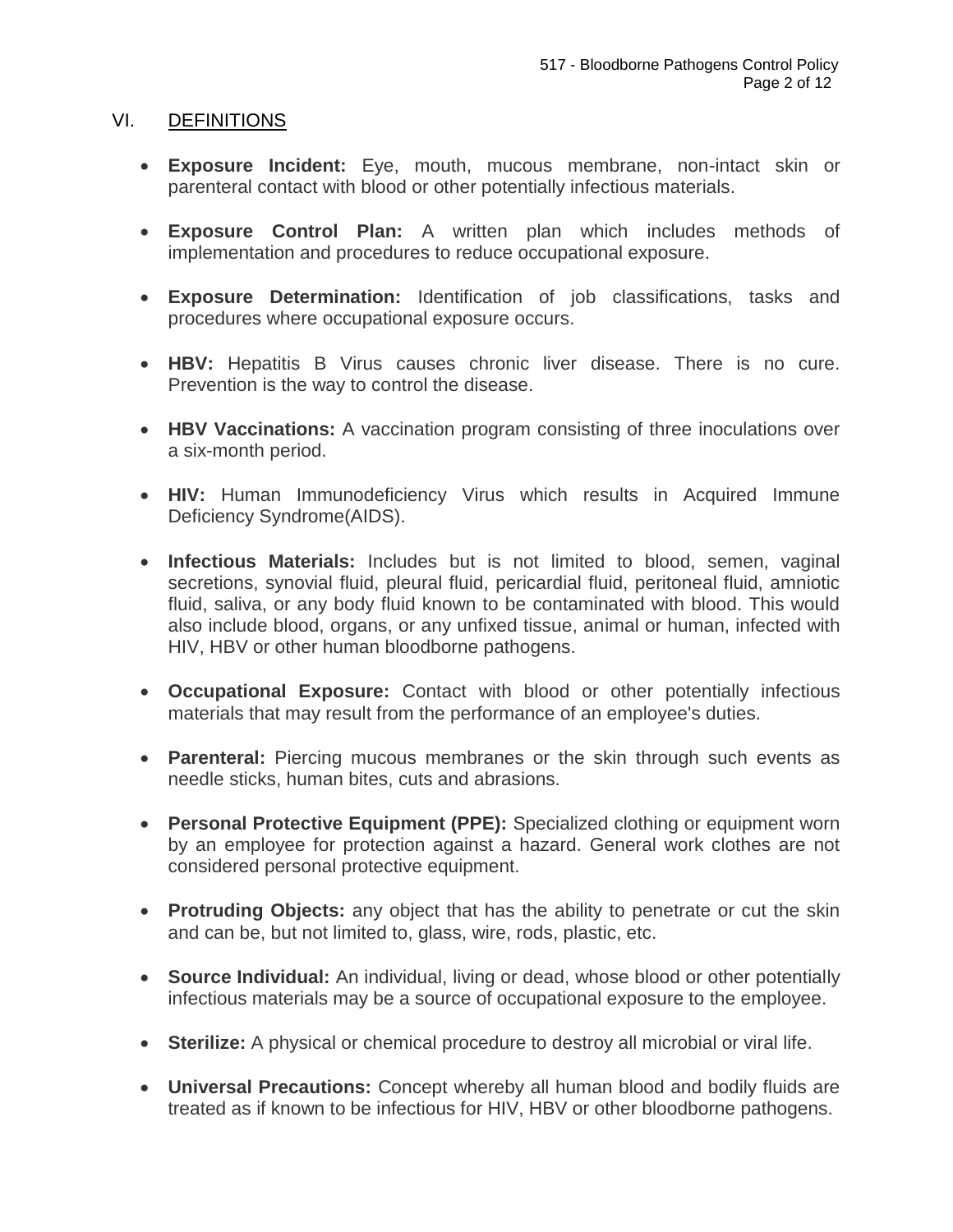• **Work Practice Controls:** Controls that reduce the likelihood of exposure by altering the manner in which a task is performed.

## VII. RESPONSIBILITIES

- A. Chief of Police
	- 1. Provide the resources necessary to obtain the appropriate safety equipment to reduce the risk of exposure to affected employees.
	- 2. Ensure all employees in the high to moderate categories (see Section VIII.A and Appendix I) are offered Hepatitis B vaccinations in accordance with Section VIII.E.
	- 3. Identify tasks and procedures where occupational exposure may occur.
	- 4. Determine potential levels of exposure to bloodborne pathogens for specific job categories or classifications.
	- 5. Provide specific training for those affected by the Bloodborne Pathogen Program and the Exposure Control Plan.
	- 6. Document training.
	- 7. Ensure all exposure incidents are reported and that the provisions of **Post Exposure Evaluations and follow-up** (Section VIII.F) are followed.
	- 8. See that annual audits are conducted to determine the Exposure Control Plan effectiveness. Make recommendations to update the plan as necessary.
	- 9. The Chief of Police may designate the Administrative Sergeant to assist with this function.
- B. Command Staff and Sergeants
	- 1. See that all incidents of exposure are reported.
	- 2. Insure employees are wearing the proper personal protective equipment.
	- 3. Ensure all employees in the high to moderate categories (see Section VIIIA and Appendix I) are offered Hepatitis B vaccinations in accordance with Section VIIIE.
	- 4. Ensure all exposure incidents are reported through the Chain of Command to the Chief of Police and City Risk Manager and that the provisions of Post Exposure Evaluations and follow-up (Section VIII.F) are followed.
- C. Affected Employees
	- 1. Understand the applicable components of the Exposure Control Plan.
	- 2. Adhere to the practices and procedures of universal precautions.
	- 3. Report any exposure, accident, injury or illness to their supervisor as soon as reasonably possible.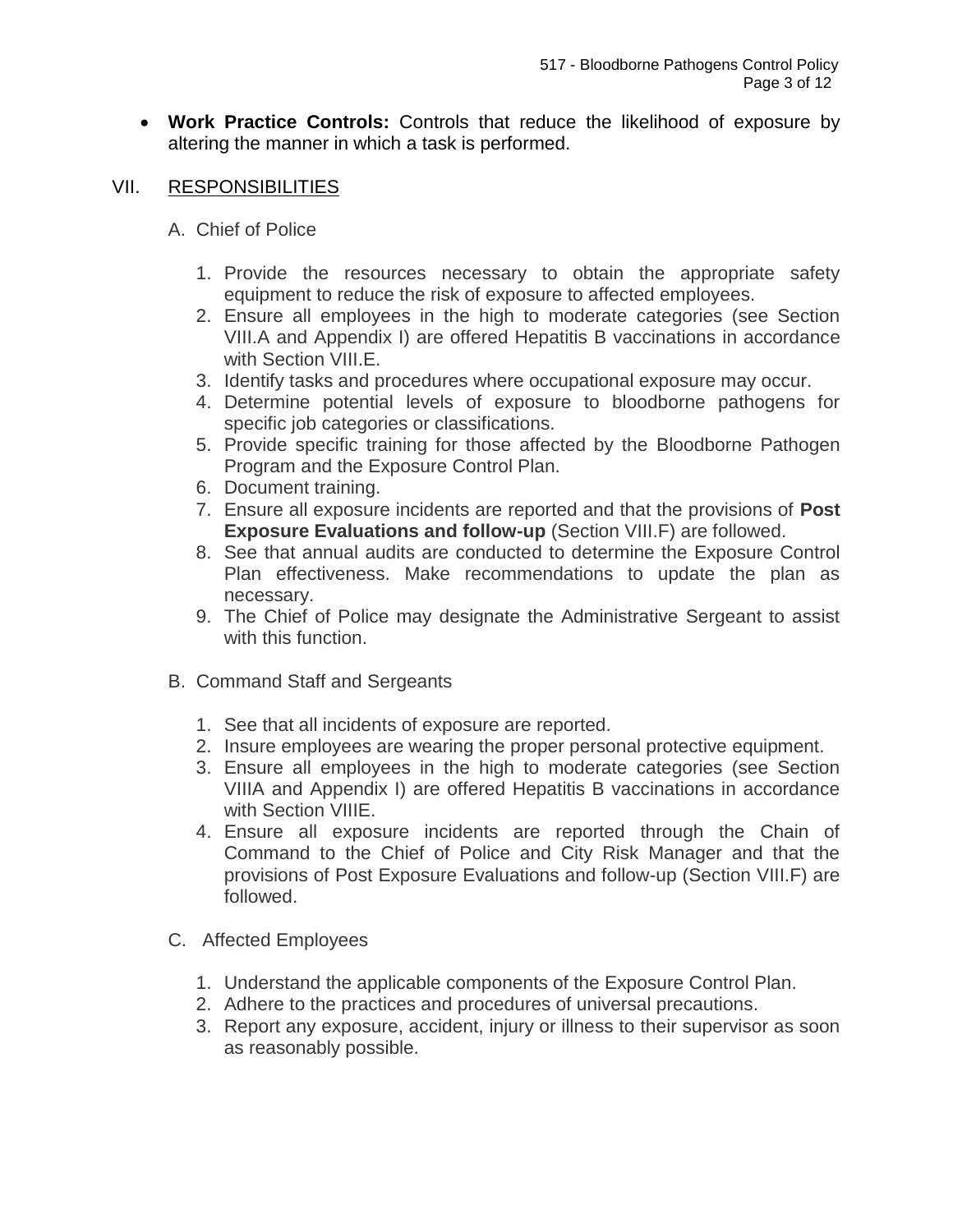- D. All Department Employees
	- 1. Reduce exposure to a minimum by following the procedures outlined in Section VIII.B.2(E).
- E. City Risk Manager
	- 1. Maintain a copy of the Police Department's Bloodborne Pathogen Program/Exposure Control Plan. Ensure a copy is made available to all employees upon request.
	- 2. Assist in the development and review of the Program.
	- 3. Assist in determining job categories affected by this program.
	- 4. Assist in training, selection of materials, and development of compliance guidelines.
	- 5. Act as a resource for the Program.
	- 6. Assist in updating the plan as necessary.

## VIII. EXPOSURE CONTROL PLAN

A. Employee Job Classification List for Exposure Determination

Exposure determination shall be based upon an employee's reasonable potential for exposure to blood or any other infectious materials that they may contact during their job duties. OSHA requires exposure evaluations based on the potential for job-related tasks leading to exposure. The program at the La Mesa Police Department is designed to cover those who are at a higher risk of exposure by establishing high, moderate, or low risk categories. All other employees will be evaluated and determined on an individual basis by the Administrative Sergeant assisted by the City Risk Manager. The three categories are as follows:

## **Category 1 - High Risk**

Procedures or jobs that involve inherent potential for contact with blood, body fluids, tissues, mucous membranes, or skin contact that could possibly transmit the HBV, HIV or other bloodborne pathogen.

## **Category 2 - Moderate Risk**

This category has been established for those employees who do not work in situations that routinely (day to day) involve contact with infectious materials. There is, however, a potential for exposure to these mediums.

## **Category 3 - Minimal Risk**

This category involves no exposure to blood, body fluids or tissues such as are described in category 1. Exposure is very unlikely or anticipated.

See Appendix I for a list of job classifications and their risk category.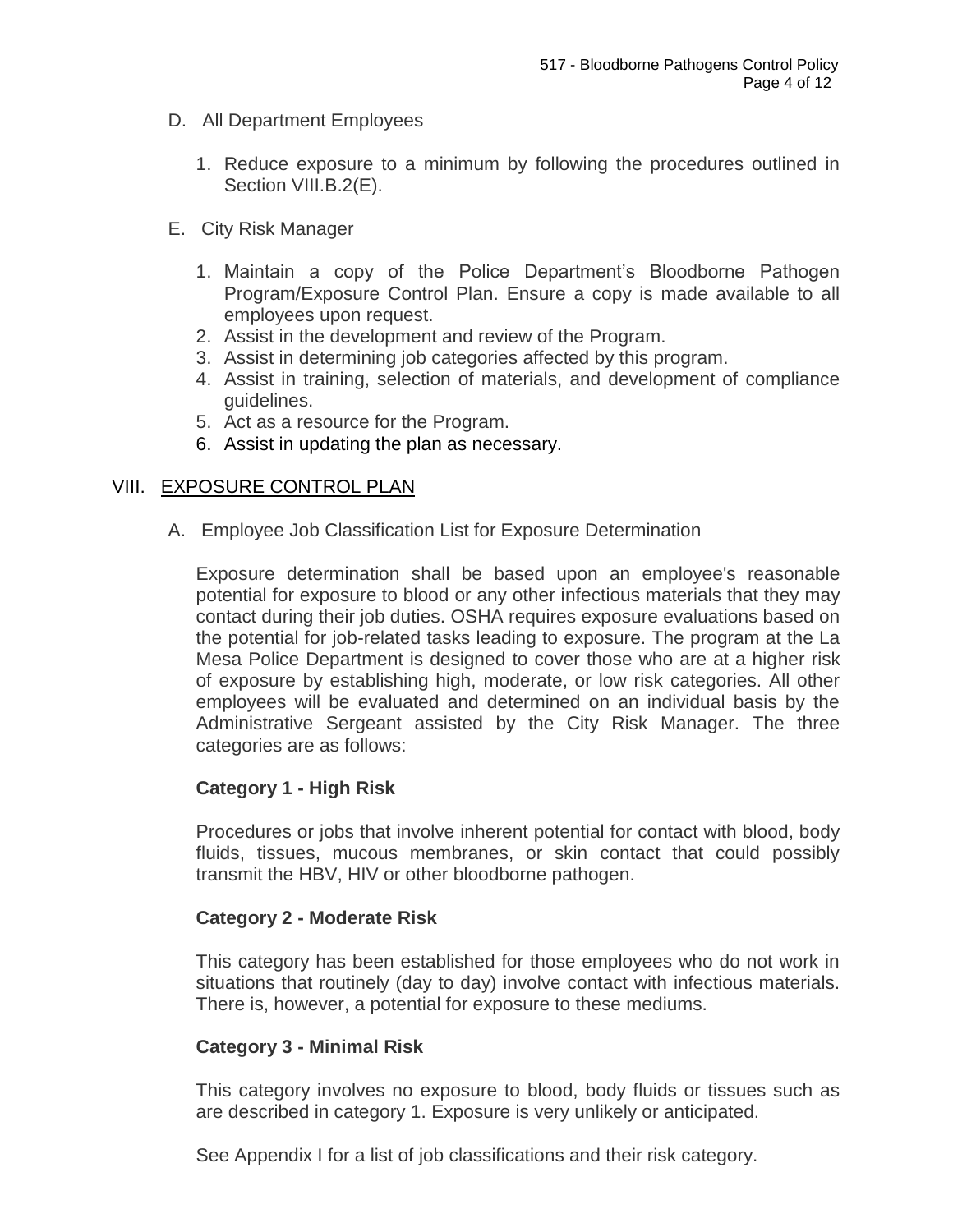B. Work Place Controls and Compliance Methods

Engineering and work practices will be used, reevaluated and revised on a regular basis to ensure their effectiveness. This should eliminate or reduce employee occupational exposures. Whenever practical, these engineering controls shall be used as a first line of defense against exposure to blood borne pathogens. In areas where exposure to blood borne pathogens may occur, special procedures will be developed to insure safe handling of these potentially infectious fluids or media. The procedures will include proper handling, storage, transportation and analytical procedures. (Department specific procedures will be maintained in Appendix II of this policy.) These controls include:

1. UNIVERSAL PRECAUTIONS

Universal precautions require that all blood and certain body fluids be treated as if they were known to be infectious for HIV, HBV, and other bloodborne pathogens. All blood and blood products will be perceived as infectious regardless of the known status of the source individual. The following procedures specify handling, transportation, storage, and analytical protocols and shall be maintained with this exposure control plan.

- 2. ENGINEERING AND WORK PRACTICE CONTROLS
	- a. The appropriate ventilation will be used, if applicable, based on the specific type of hazard present.
	- b. The Department shall provide hand-washing facilities that are readily accessible to employees. When facilities are not available, employees shall be provided either with an appropriate antiseptic hand cleanser in conjunction with clean cloth/paper towels or antiseptic towelettes. When antiseptic hand cleansers or towelettes are used, hands shall be washed with soap and running water as soon as feasible.
	- c. Employees shall wash their hands immediately, or as soon as possible, after the removal of gloves or other personal protective equipment.
	- d. No eating, drinking, smoking, or application of cosmetics, lip balm or handling of contact lenses in work areas where the possibility of exposure exists.
	- e. No foods or drink will be stored (including refrigerators, freezers, shelves, cabinets or on countertops) or consumed in areas where bloodborne pathogens may be present.
	- f. Contaminated needles or sharps will not be recapped, bent, or broken unless the supervisor can demonstrate that no alternative is feasible or that such action is required by a specific medical procedure. Such bending, recapping or needle removal must be accomplished through the use of a mechanical device if available or a one-handed technique.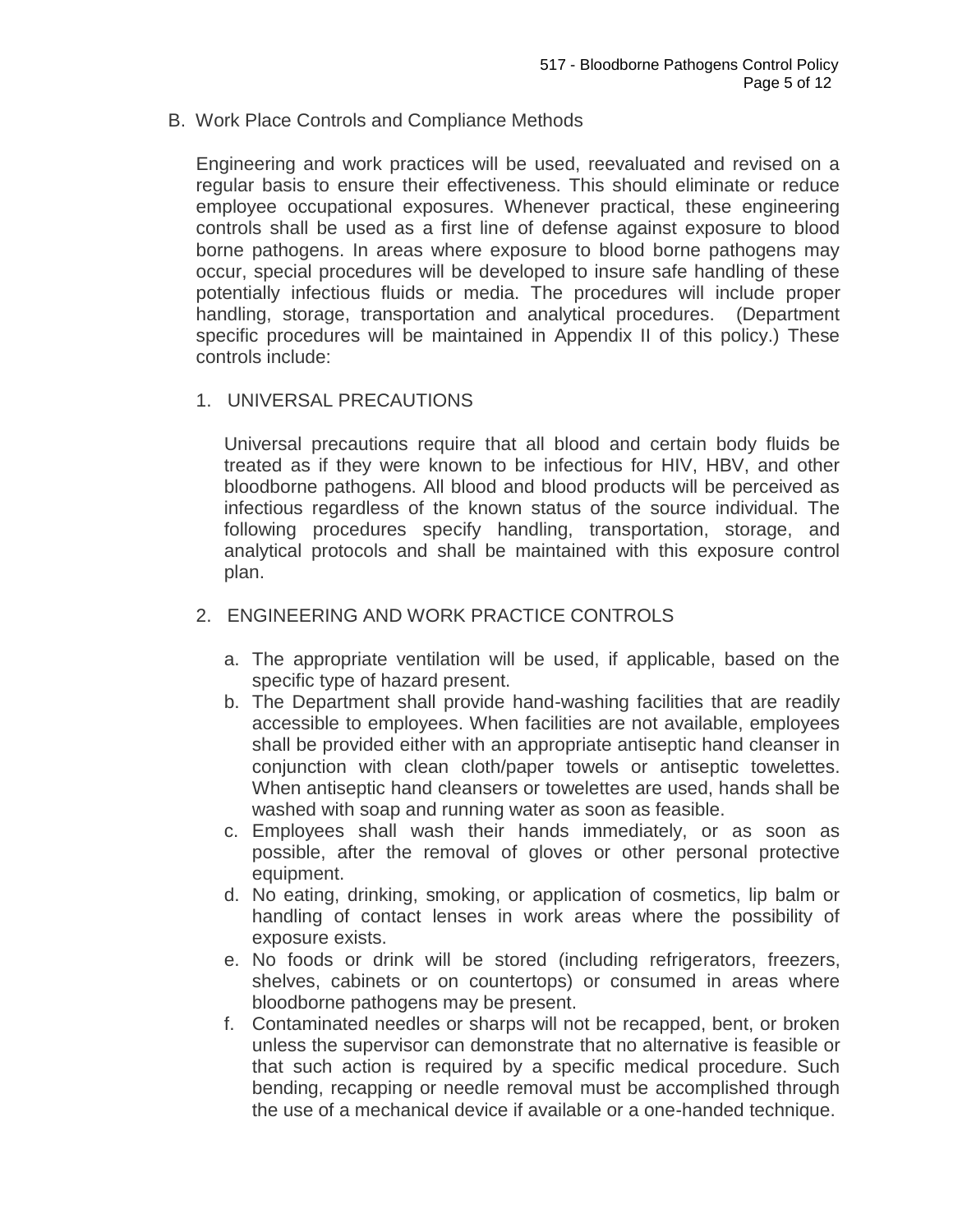- g. Immediately, or as soon as possible after use, all potentially contaminated sharps will be placed in a puncture proof, labeled, leak proof container and disposed of according to the County Guidelines in Appendix III (or properly impounded by the Police Department according to methods outlined in Appendix II).
- h. All potentially infectious protruding objects will be placed in puncture resistant containers. (A box or corrugated container that can be disposed of in the manner outlined in letter g above.)
- i. After use, or as soon as possible, reusable sharps will be placed in the appropriate containers for sterilization or reprocessing.
- j. Supervisors are responsible for ensuring that employees wear the proper Personal Protective Equipment
- k. Mouth pipetting/suctioning of blood or other potentially infectious materials is prohibited.
- l. All procedures must minimize splashing, spraying, spattering, and generation of droplets of infectious substances.

## 3. PERSONAL PROTECTIVE EQUIPMENT (PPE)

Personal protective equipment will be made available to employees upon entry into work areas where infectious materials may be present. This equipment will be removed immediately upon leaving these work areas and placed in the appropriate receptacle for storage, washing, decontamination or disposal. This equipment would include:

#### *Gloves*

Disposable gloves will be worn when the employee has the potential for direct skin contact with infectious materials. Disposable gloves shall be properly disposed of if visibly soiled, torn, or damaged. They will not be washed or disinfected for re-use. Gloves are not to be removed or worn outside the work area. (hypoallergenic gloves shall be provided to personnel who are allergic to the gloves normally provided.)

Non-disposable gloves used in the handling of potentially infectious material must be washed thoroughly with soap and water prior to removing.

Hand washing must follow removal of all gloves.

## *Masks / Eye Protection / Face Shields*

This equipment will be worn singularly or in combination as guidelines specify. They will be worn when the potential exists for spattering, spraying, splashing droplets or aerosols of blood or any other potentially infectious materials may be present. This applies when the employee's eyes, nose, or mouth are potentially exposed to contamination.

## *Aprons / Gowns / Lab Coats / Disposable Shoe Covers*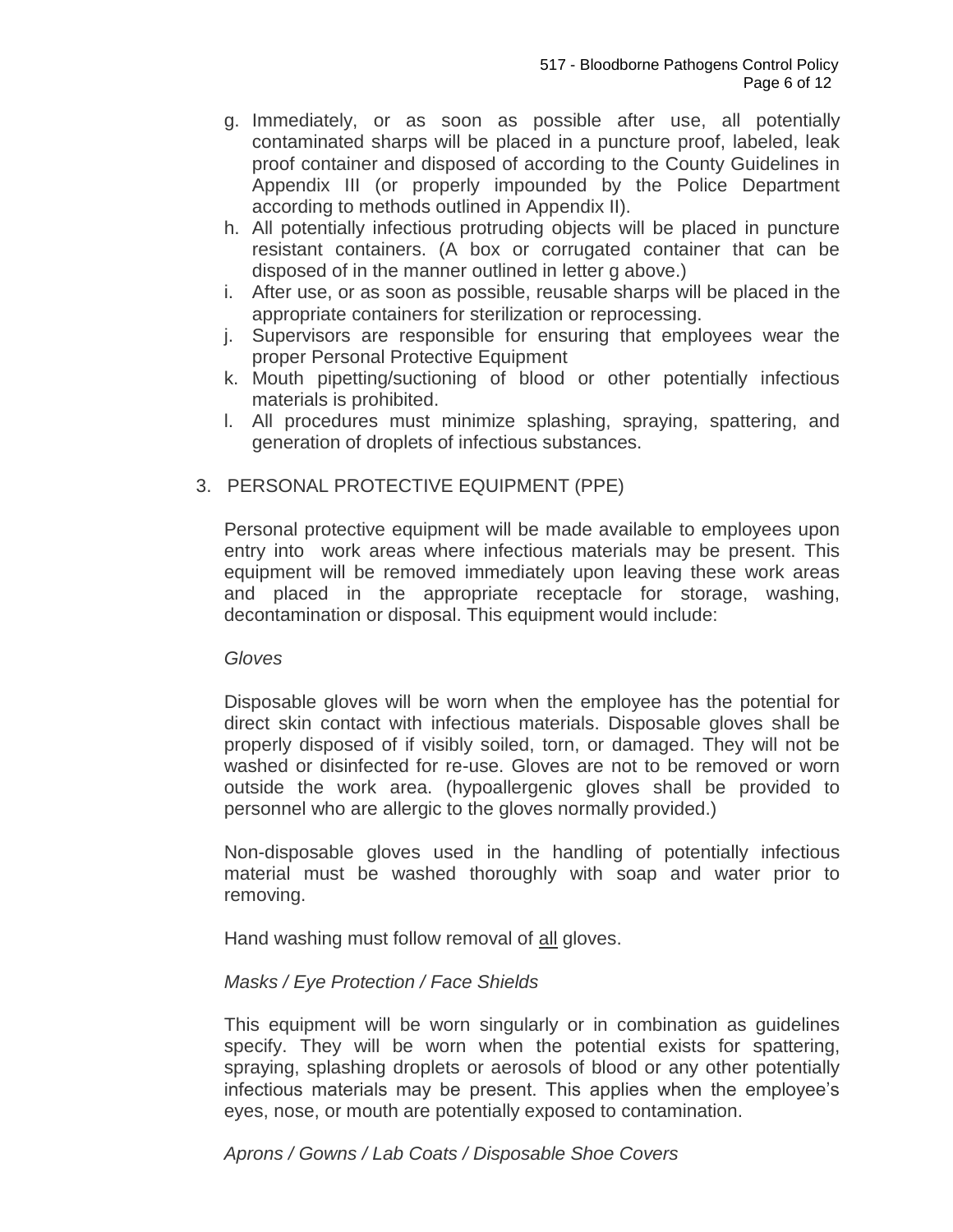The appropriate protective clothing will be worn when the potential for occupational exposure is present. The garments shall be, but not limited to, aprons, gowns, lab coats, or any similar protective garment that provides an effective barrier against blood or any other infectious materials. Shoes and/or head covers will be worn as needed or as required by protocol.

Guidelines for use of Personal Protective Equipment (PPE)

- a. The Department shall provide personal protective equipment where necessary.
- b. The Department shall train and ensure their employees properly use the PPE available.
- c. The Department will clean, launder, or dispose of personal protective equipment at no cost to the employee.
- d. If a garment is penetrated by blood or other potentially infectious material, the garment shall be removed immediately or as soon as feasible.
- e. All personal protective equipment shall be removed prior to leaving the work area.
- f. When removed, PPE shall be placed in an appropriately designated area or container for storage, washing, decontamination or disposal.
- g. Employees who fail to utilize PPE, as required, are subject to disciplinary action.

# 4. HOUSEKEEPING AND DECONTAMINATION

Disinfectants and/or germicides shall be applied to working area surfaces to ensure the area is maintained in a clean and sanitary condition. A written and posted policy with a schedule which outlines methods for decontamination and disinfection shall be implemented in these work areas where bloodborne pathogens may be used. All equipment and working surfaces shall be disinfected routinely after exposure to blood or any other potentially infectious materials.

- a. Working surfaces and equipment shall be cleaned after completion of working procedures, when these items are potentially contaminated or immediately after a spill of potentially infectious materials.
- b. Surfaces where infectious materials are used shall be protected with coverings such as imperviously backed absorbent paper, plastic wrap, or aluminum foil. These coverings shall be changed at the end of work or as necessary.
- c. Broken glassware which may potentially be contaminated shall be picked up by tongs, forceps, broom, dustpan, etc. At no time will employees pick up potentially contaminated broken glass with their bare hands. Protective clothing shall be worn during the cleanup, (example: goggles, face mask, appropriate gloves).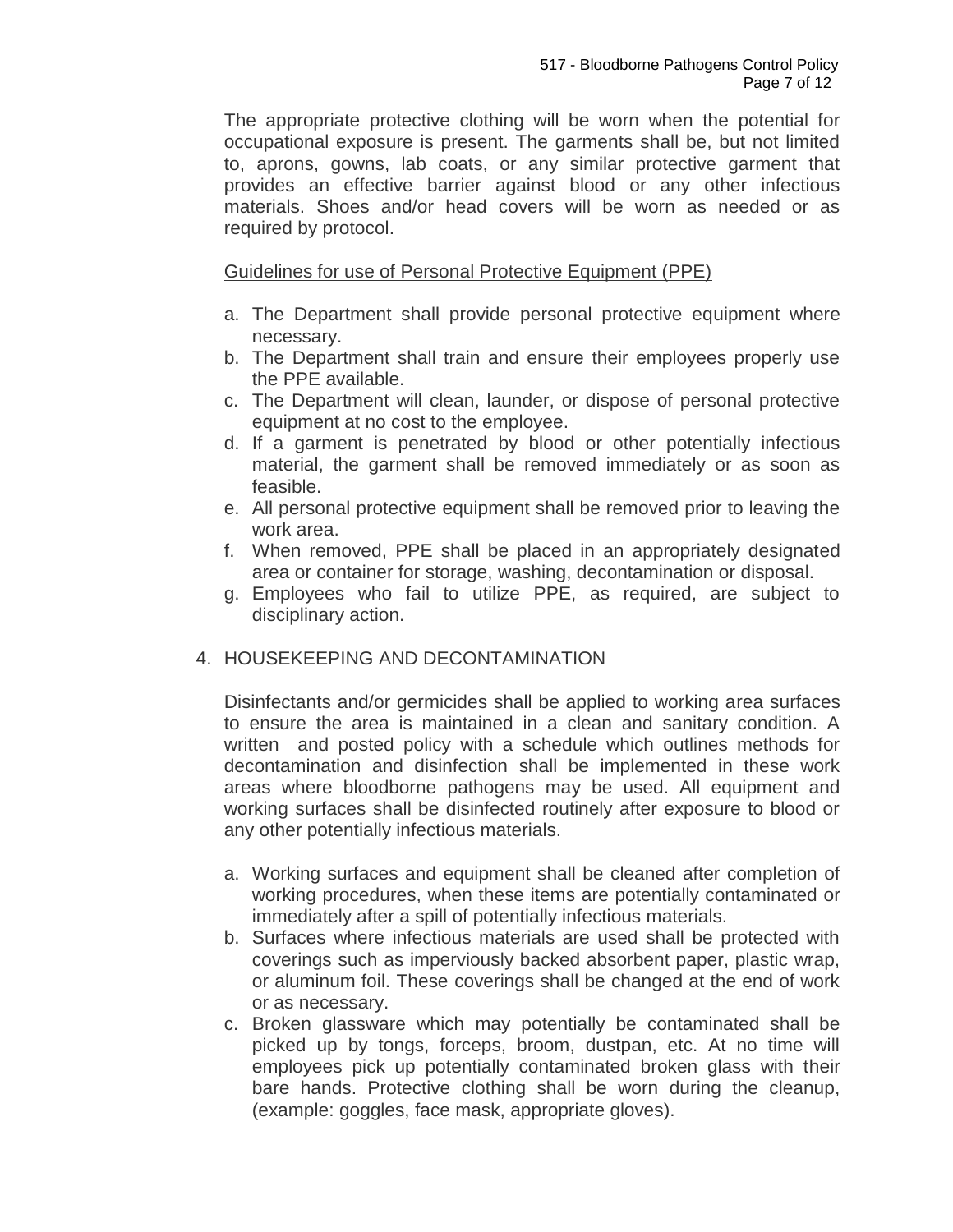- d. All containers, cans or similar receptacles intended for use in disposal of these wastes will be enclosed or have a lid or top on the container. These containers will be collected at the end of working and disposed of according to the County Guidelines in Appendix III. Any reusable containers will be inspected, cleaned, and disinfected on a routine basis or as soon as possible or after visible contamination.
- e. Reusable items that may be potentially infectious will be decontaminated before washing or reprocessing.
- f. Laundry that potentially may be contaminated shall be collected from employees and cleaned. The employees who normally generate potentially contaminated garments shall be informed of the location and specific container for the garments. These garments will not be rinsed or sorted at the location of their removal. The employees who collect, wear, or process these garments shall wear the proper PPE, (gloves, lab coats, etc.) and receive training for bloodborne pathogen. The containers these garments are collected in will be labeled as biohazardous and described as soiled laundry. They must be closeable and leak proof bags or containers and must be color coded.

## 5. FIRST AID/CPR RESPONDERS

The City of La Mesa has a number of employees that are CPR and First Aid trained or may be put into a position where they might assist another employee or citizen with minor injuries involving contact with blood or other infectious materials. While pre-exposure precautions do not apply as outlined in Section VII.D.6, precautions must be taken by these individuals to avoid exposure. Employees must use the following guidelines to avoid possible exposure:

- a. The Department will have, as part of its required first aid supplies, several pair of disposable gloves and used as outlined in Section VIII.B.3.
- b. Serious injuries involving loss of blood shall be reported as soon as possible to the employee's Supervisor. If the supervisor is not immediately available, the Watch Commander shall be notified.
- c. Contact with the blood of an injured person should be avoided. For non-serious first aid injuries, allow the injured person to treat themselves. If contact and exposure is unavoidable, wear protective gloves.
- d. If blood or body fluid exposure occurs, you must notify your supervisor ASAP or if not available the Police Watch Commander. A *Supervisor's Report of Injury* form, a state *Worker's Compensation Form*, and a County *Communicable Disease Exposure Report* must also be filled out. (See Appendix IV).
- e. If you have not been trained in Bloodborne Pathogens Procedures, do not attempt to clean up any of the spilled blood, if present. This is considered biohazardous medical waste and must be cleaned up and disposed of according to waste regulations by a trained person.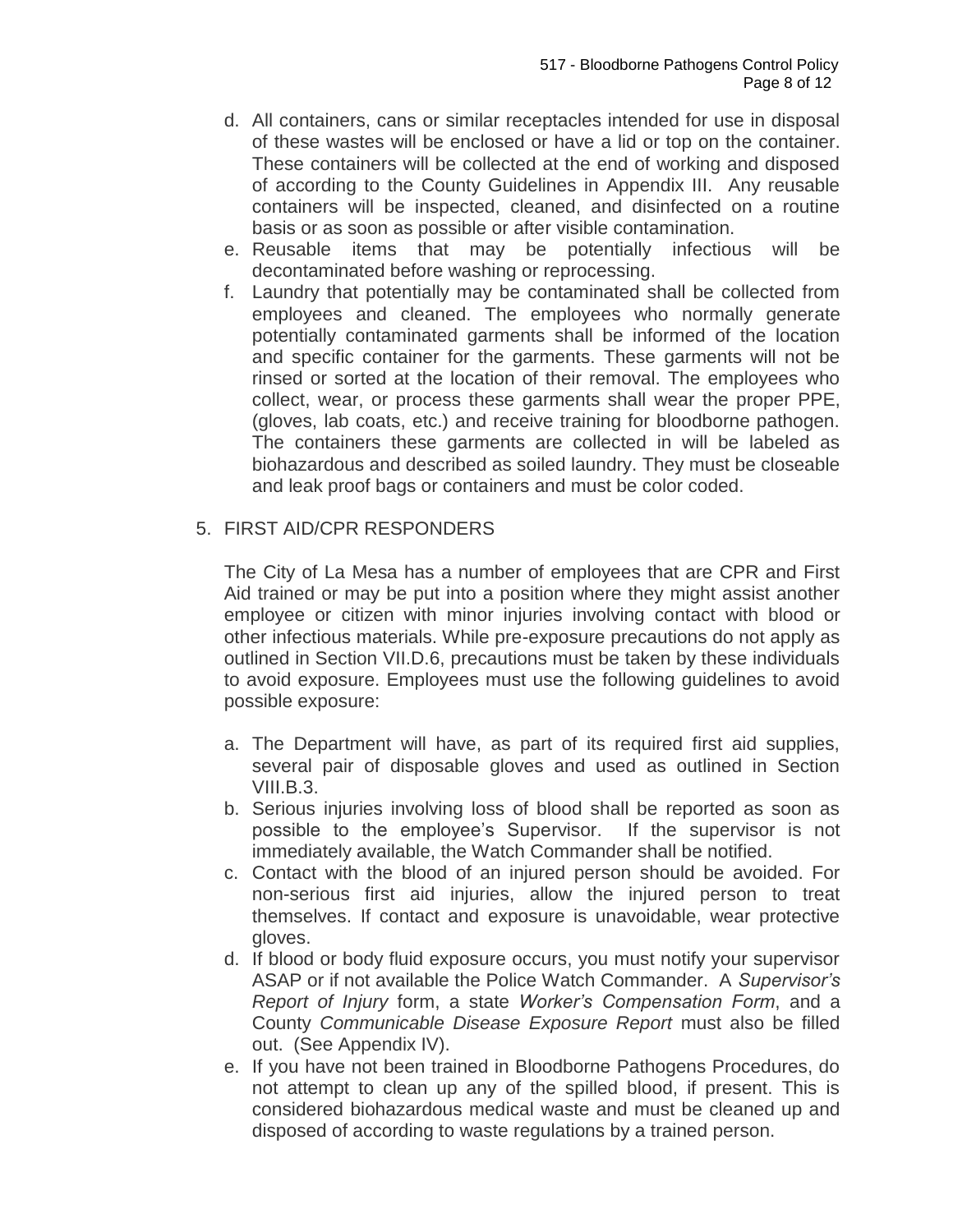# f. REPORT ALL EXPOSURE INCIDENTS.

# C. REGULATED/NON-REGULATED WASTE DISPOSAL

- 1. Disposal of Contaminated and Uncontaminated Sharps
	- a. Contaminated sharps shall be packaged or discarded immediately or as soon as feasible in containers that are closeable, puncture resistant, leak proof on sides and bottom and properly labeled.
	- b. Containers for sharps shall be easily accessible to personnel and located as close as possible to the area where sharps are used or can be reasonably anticipated to be found.
	- c. When containers are moved, they must be closed to prevent spillage or protrusion.
	- d. If leakage is possible, a secondary container must be used to prevent leakage during transport and handling. The secondary container must be properly labeled to identify the contents.
- 2. Regulated Biohazard Waste Disposal
	- a. Regulated biohazard waste or evidence must be placed in containers that are constructed to contain all contents and prevent leakage of fluids during handling, storage, transport and shipping.
	- b. All containers must be labeled with the contents and a biohazard symbol.
	- c. Prior to removal from the area of use, it must be closed to prevent spillage or protrusion.
	- d. If a secondary container is used to prevent spillage, it must also be closeable, labeled and closed prior to removal.
	- e. Containers used for the containment and/or transport of biohazards must be leak resistant, have tight fitting covers, and be in good repair. The container must be red and labeled with the words "Biohazard Waste", or with the international biohazard symbol and the word "Biohazard" on the lid and sides so as to be visible from any lateral direction.
- 3. Contaminated/Non-Contaminated Protruding Objects

These are objects that may not normally be treated as sharps but have the potential of scratching, cutting, or puncturing the skin or container without special procedures and considerations for handling them. This places a special concern for those who collect and transport these items as waste haulers. These objects include but are not limited to needles, razor blades, scalpels, broken glass and/or plastic, sharp edged metals or wire, glass or plastic pipettes, or sharp plastic, etc..

Protruding objects that are potentially infectious are to be treated as contaminated sharps and should be disposed of in accordance with safe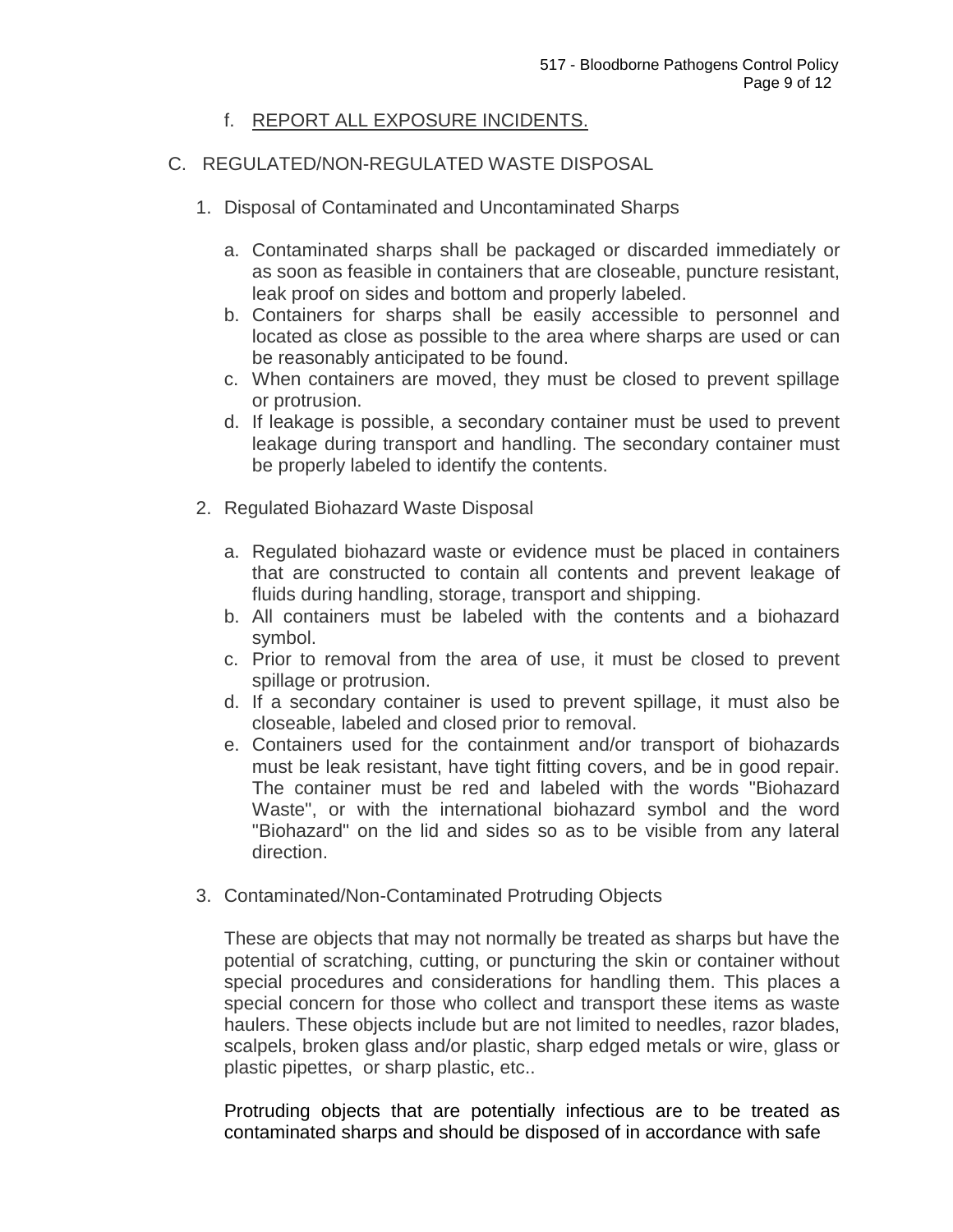handling procedures. All other protruding objects are to be disposed of in a puncture proof container, (a box should suffice) that can be taped closed and placed into the regular trash.

# D. HEPATITIS B VACCINATIONS

HBV vaccinations will be made available to all employees in categories 1 and 2 (high and moderate) who are occupationally exposed to infectious materials at no cost. Each identified employee will receive information on the Hepatitis B vaccine, including information on its efficacy, safety, method of administration, and the benefits of being vaccinated. The following provisions apply:

- 1. HBV vaccinations must be made available to all employees within 10 working days of initial assignment unless the employee has previously received vaccination, and antibody testing has shown the employee to be immune or unless contraindicated for medical reasons.
- 2. Category 1 and 2 employees must receive training in bloodborne pathogens.
- 3. If a worker initially declines the HBV vaccination he must sign a declination form(see Appendix V) to do so. If that worker, at a later date, decides to accept the HBV vaccination, it will be provided.
- 4. The Chief of Police or his/her designee will coordinate and schedule all HBV vaccinations to be given employees.
- 5. Three months following the vaccination series, a test for anti- bodies will be conducted.
- 6. If a routine booster dose of HBV is recommended by the US. Public Health Service at a future date, such booster will be made available to employees.
- 7. The City Risk Manager will maintain records of all those on the Hepatitis B vaccination program.
- 8. It is not required to offer pre-exposure vaccinations for voluntary first aid providers if the following conditions exist:
	- a. Rendering first aid is not the primary job assignment.
	- b. The employee does not render first aid on a regular basis at a location where injured employees regularly go for assistance.

Unvaccinated first aid providers will be offered HBV vaccinations following an exposure as outlined in Section VIII.E.

See Appendix V for the procedures and forms pertaining to the vaccination program.

E. POST EXPOSURE EVALUATION AND FOLLOW-UP (Mandatory)

After a report of an exposure incident, the following procedures must be followed: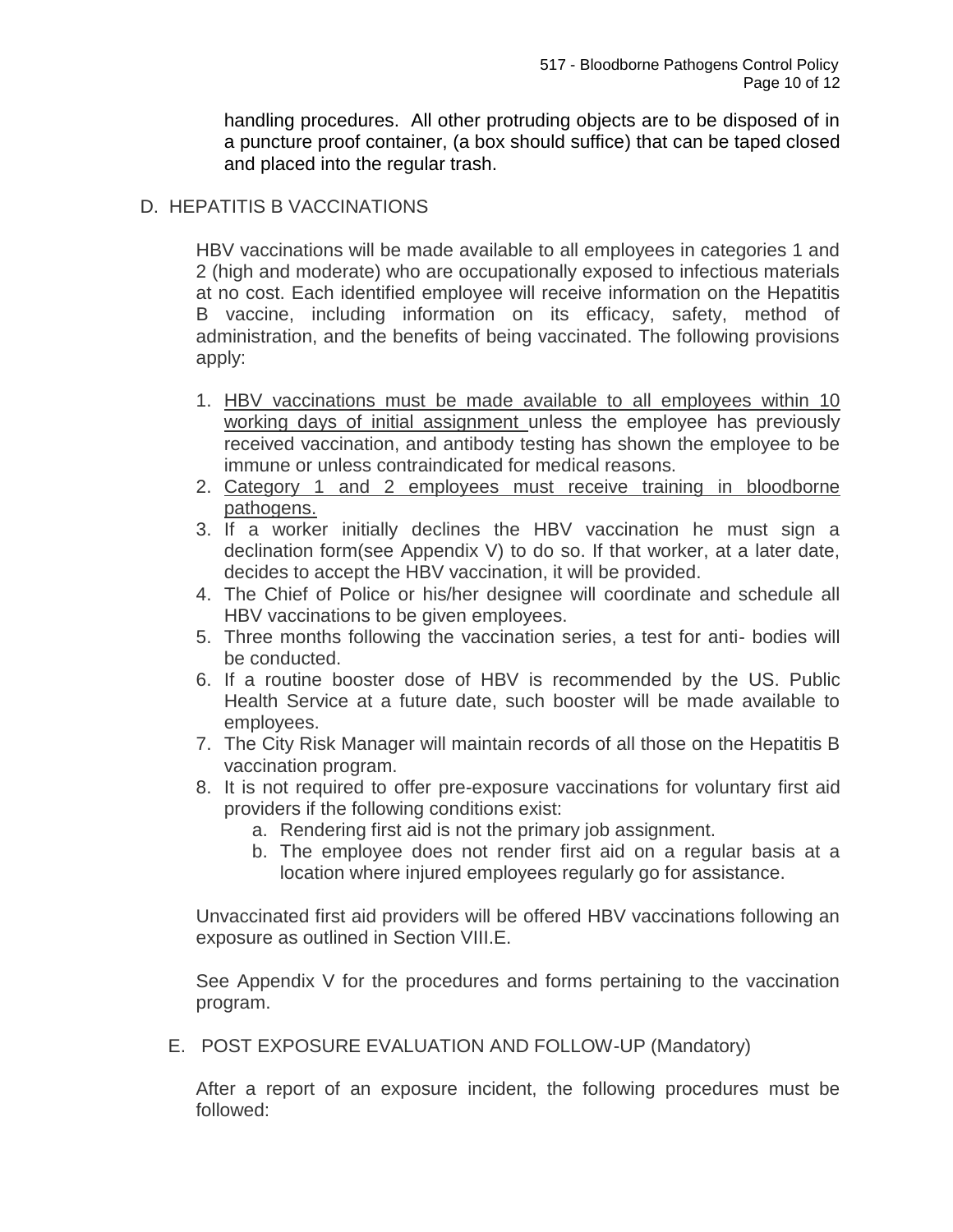- 1. The exposure incident must be reported to the Supervisor, or the Police Watch Commander as soon as possible. A *Supervisor's Report of Injury,*  a *Worker's Compensation Claim form,* and a *Communicable Disease Exposure Report* (Appendix IV) must be completed. The City/Department shall make available to the employee a confidential medical evaluation and follow-up.
- 2. A full HBV vaccination series will be made available within 24 hours to those first aid providers that have not received the pre-exposure series.
- 3. Documentation will be made of the routes of exposure and the circumstances under which the exposure incident occurred.
- 4. Identification of the source individual must be made, if possible. The source individual's blood must be tested if consent (or court order) can be obtained. Source testing is not needed if it is already known the individual is infected with HBV or HIV. Results of the test must be made available to the exposed employee.
- 5. The exposed employee's blood shall be collected as soon as feasible and tested after consent is obtained. If the employee consents to blood collections, but does not give consent for testing, the sample must be preserved for 90 days. The employee may elect, during that time, for testing to be done. Additional testing and collection will be made available as recommended by the US Public Health Service.

# *Information provided the Healthcare Professional*

The following information shall be provided the attending physician:

- a. A copy of the standard (CCR Title 8, 5193).
- b. Description of affected employee's job duties and history regarding the occupational exposure. (Completed Exposure Incident Report)
- c. Documentation of the route of exposure and circumstances under which exposure occurred.
- d. Results of the source individual's blood testing, if available.
- e. All medical records relevant to the appropriate treatment of the employee including vaccination status.

# *Healthcare Professional's Written Opinion*

The attending physician shall provide the Department with the following information in writing within 15 days from completion of the evaluation:

- a. An opinion whether or not a vaccination for Hepatitis B is indicated and if the series has been initiated.
- b. That the employee has been informed of the results of the evaluation.
- c. That the employee has been told about any medical conditions resulting from exposure to blood or other potentially infectious materials which require further evaluation or treatment.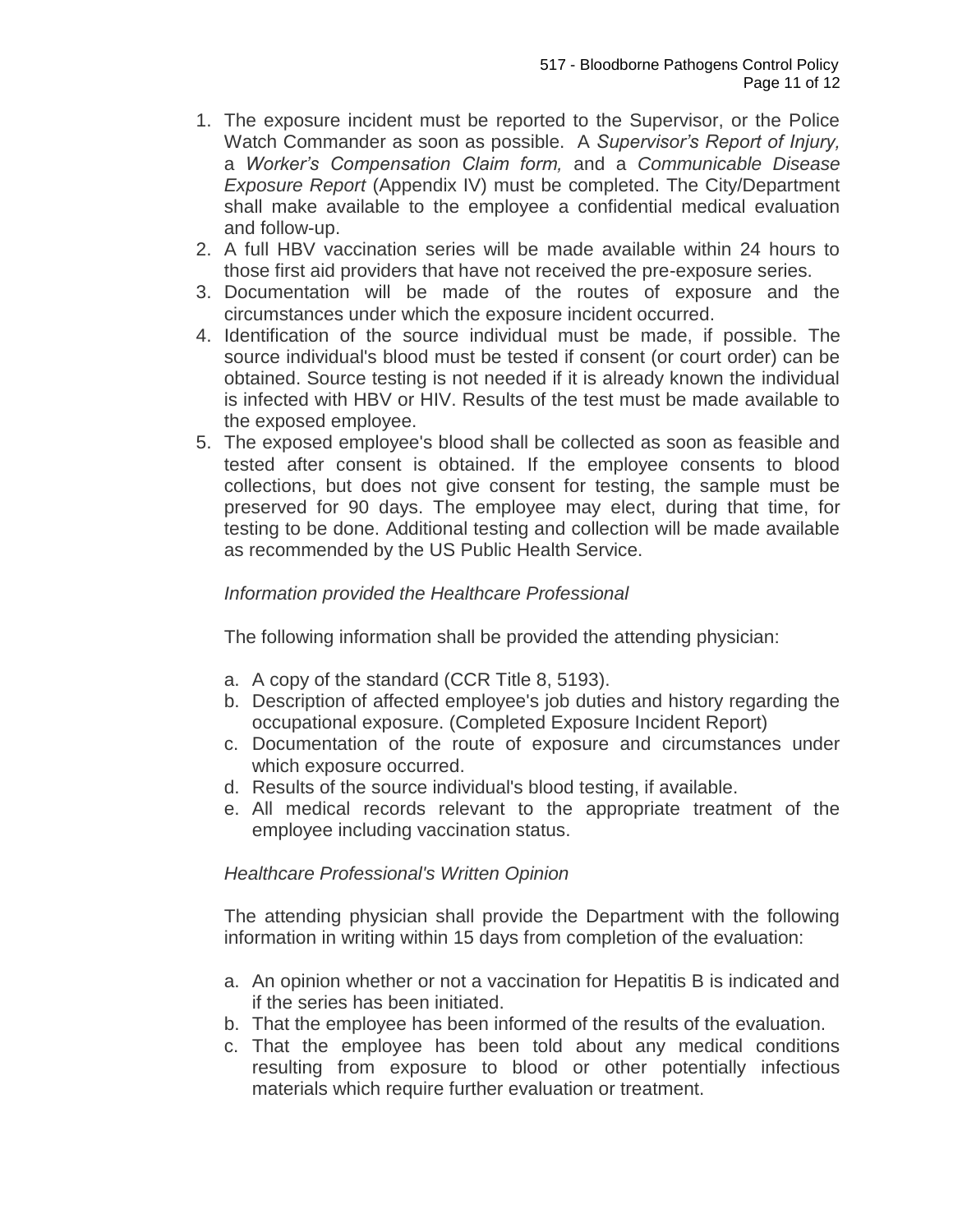## F. LABELS AND SIGNS

Cal/OSHA requires communication to employees who may come in contact with bloodborne pathogens. This is accomplished using material safety data sheets, labels, warning signs, and employee training.

#### 1. *Warning signs*

Warning signs will be posted on the doors outside of the rooms where potentially infectious materials are used. They will provide the following information:

- a. The international symbol for biohazard.
- b. The name of the specific biohazardous materials used in the location.
- c. The special requirements for PPE and other laboratory procedures.
- d. The name and telephone number of the Property Clerk.

#### 2. *Warning Labels*

Labels shall be affixed to all collection or storage containers of potentially infectious materials. All containers, (sharps containers, bags, boxes, refrigerators, freezers, waste cans, and buckets), that collect, store, or transport these material must have a label indicating that the contents are biohazardous. These labels shall include the universal legend for Biohazard or a label that states Biohazardous waste. The label shall be fluorescent orange or orange-red with lettering or symbols in a contrasting color. These labels will be affixed to a container in a manner as to prevent their removal. (For more information reference appendix IV of the IIPP manual for biohazard safety program).

#### G. TRAINING AND INFORMATION

The Administrative Sergeant will arrange or conduct employee training for bloodborne pathogens. Training shall be conducted prior to assignment of tasks where occupational exposures to infectious materials may occur. Training must be repeated every 12 months (annually) thereafter. The training will include the principles of biosafety, potential hazards associated with etiologic agents, universal precautions, the proper use of personal protective equipment (PPE), emergency procedures and the following:

- 1. A review of the standard and an explanation of its contents and how an employee obtains a copy.
- 2. An explanation of the epidemiological characteristics and symptoms of bloodborne diseases.
- 3. Information regarding the modes and methods of transmission of bloodborne diseases.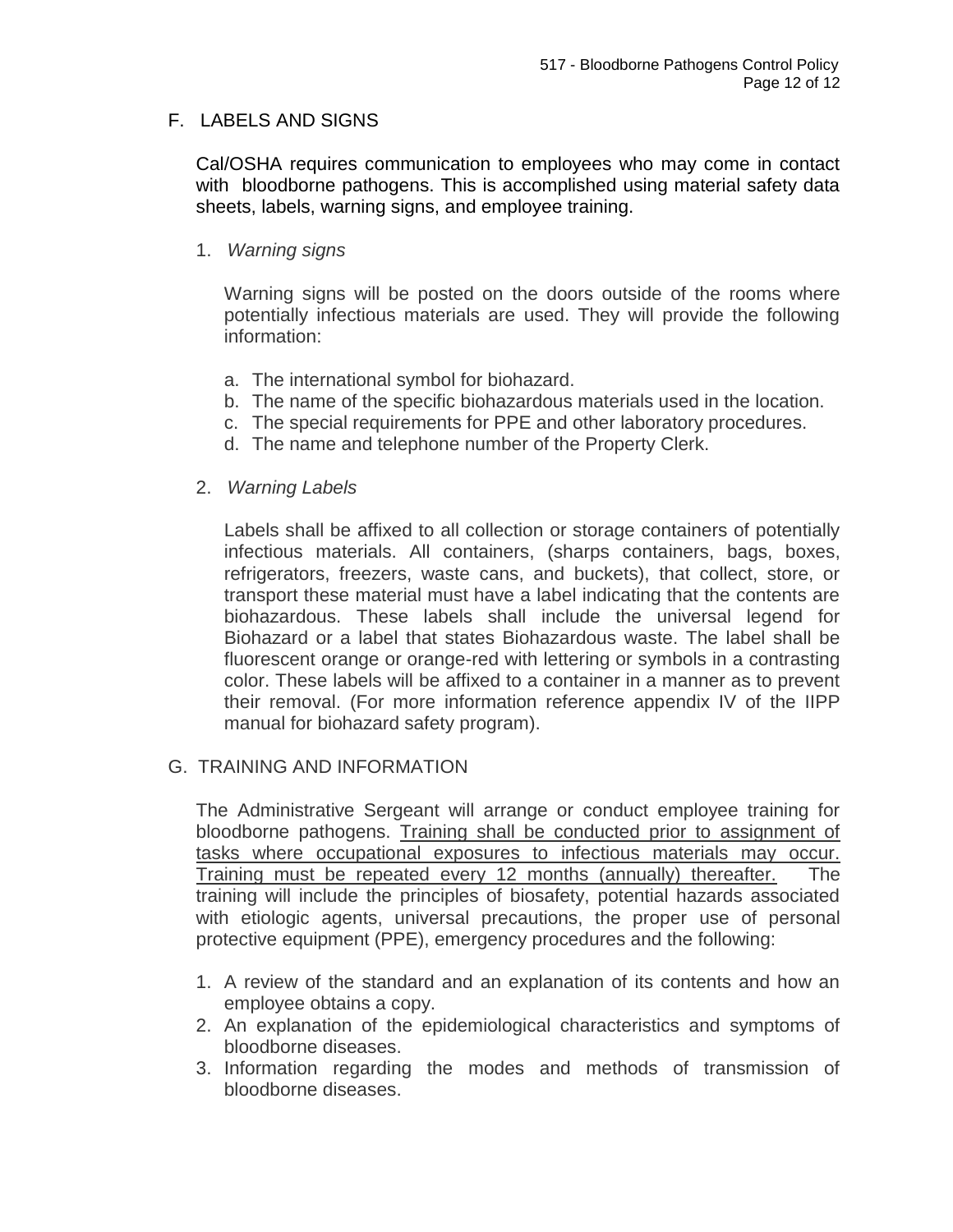- 4. Information regarding jobs and tasks that involve exposure to bloodborne materials.
- 5. Information regarding the uses and limitations of engineering controls, personal protective equipment, and work practices that reduce the risk of exposure to infectious materials.
- 6. Information regarding the selection of the proper PPE (Personal Protective Equipment).
- 7. Information regarding the types of PPE, uses, location, handling, removal after use, decontamination and disposal.
- 8. Information regarding the HBV vaccine for administering, efficacy, and risks vs. benefits.
- 9. Explanation of warning signs and labels. (Hazcom)
- 10.Emergency procedures which includes incident reporting and medical follow-up.

## IX. RECORD KEEPING

The Chief of Police or his/her designee shall establish and maintain an accurate record for each employee who has the potential for exposure to bloodborne pathogens in accordance with section 3204 of the CCR Title 8. These records shall include the following:

A. MEDICAL RECORDS

All medical records shall be confidential and will not be disclosed to any person except where regulation requires. Each record will be maintained for a period of at least (30) years and will include the following information:

- 1. The employees full name and social security number.
- 2. A copy of the HBV vaccination record or declination form.
- 3. A written record of all medical evaluations, results, recommendations, and follow-ups.
- 4. The attending physician's written evaluation.
- 5. Copies of all other information provided the healthcare professional.

## B. TRAINING RECORDS

Training records shall be prepared and maintained by the Administrative Sergeant. These records shall include the following information:

- 1. The dates for the training session.
- 2. The contents, outline and summary of training information.
- 3. The names and qualifications of the person or persons conducting the training.
- 4. The names and job titles of all attendees.